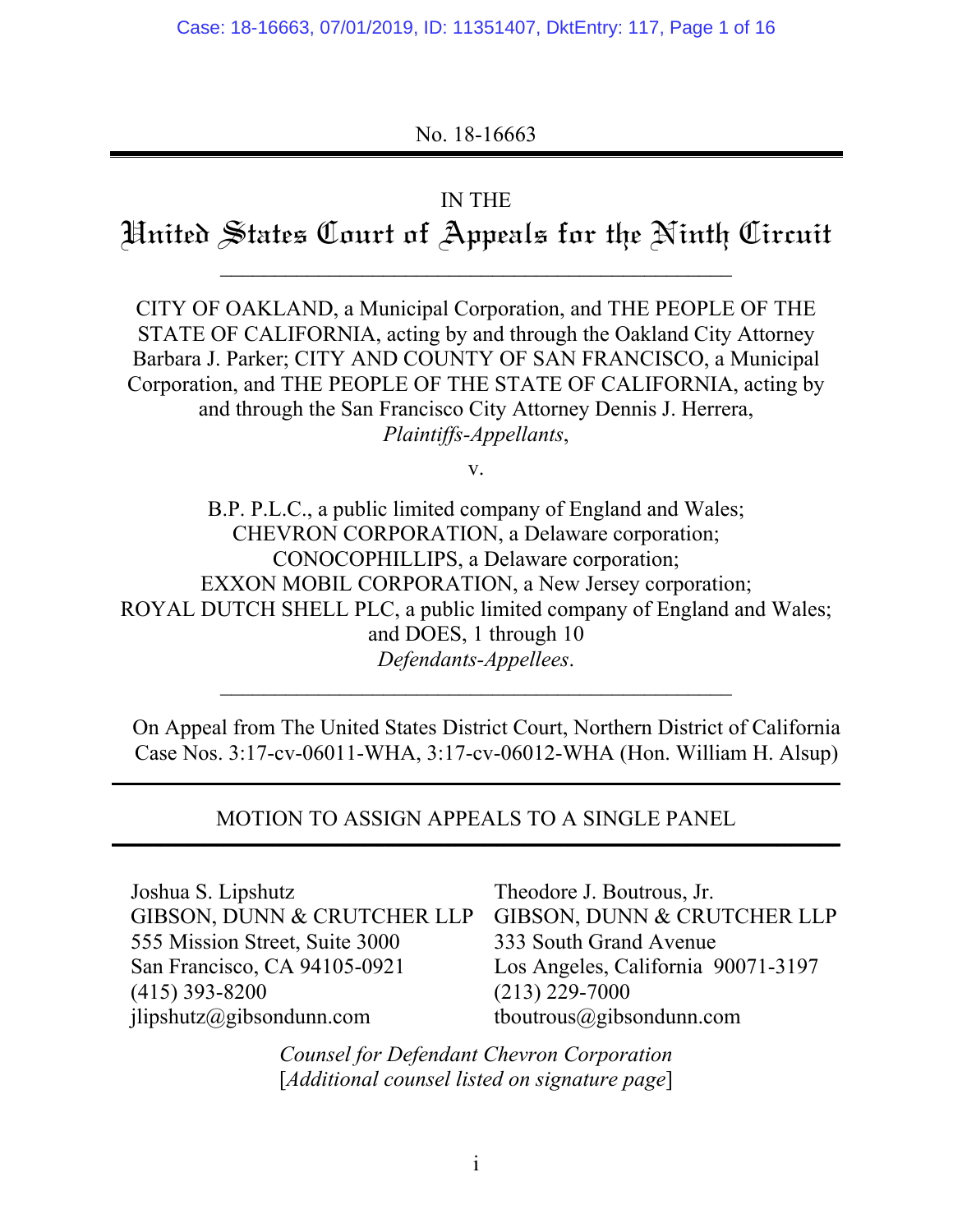## **TABLE OF CONTENTS**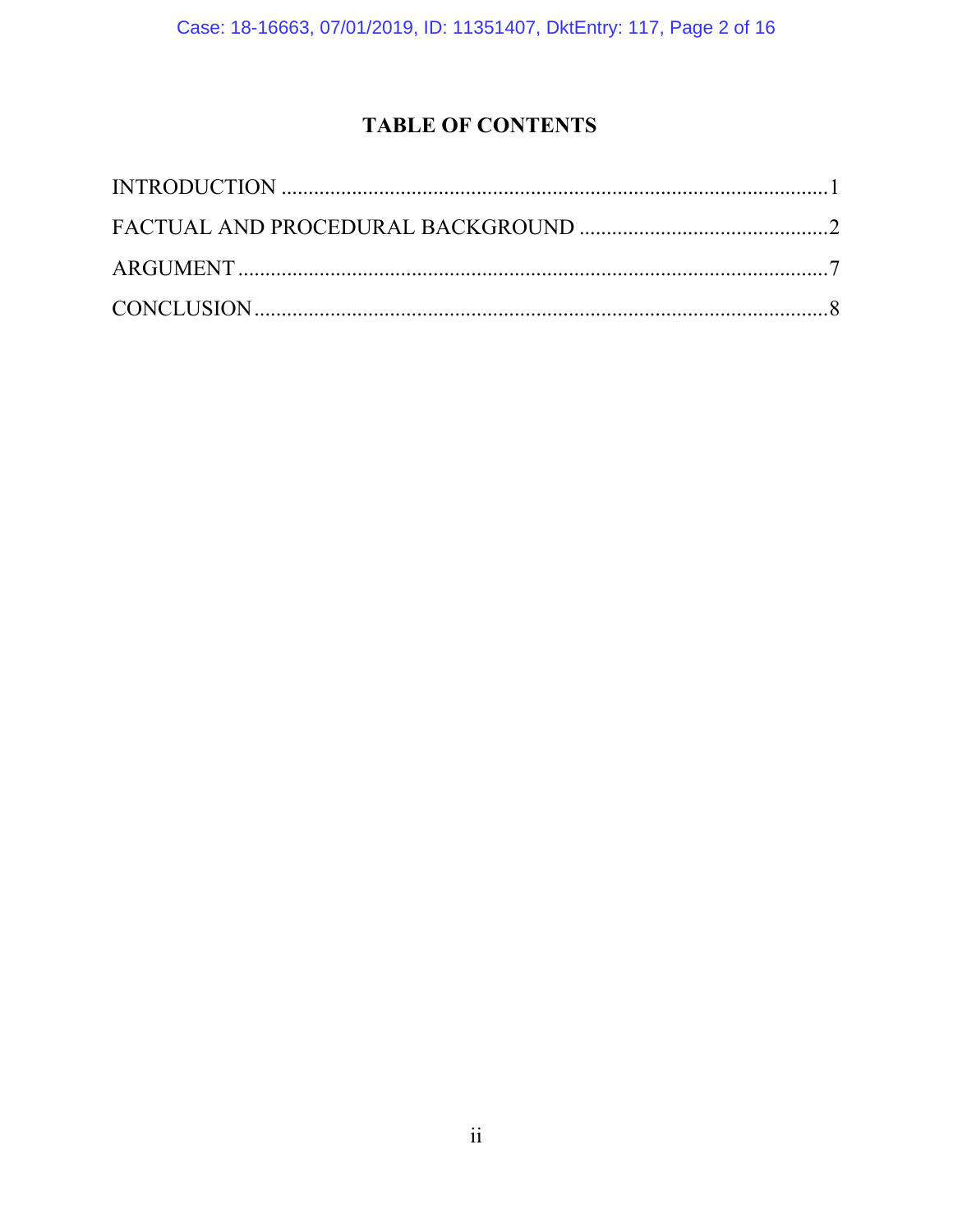#### **INTRODUCTION**

Defendants in the above-captioned action hereby move to assign the pending appeal in No. 18-16663 (the "Alsup Appeal") to the same panel that will hear the consolidated appeals in Nos. 18-15499, 18-15502, 18-15503, and 18-16376 (the "Chhabria Appeals").<sup>1</sup> Plaintiffs in the Alsup Appeal do not oppose the motion, but Plaintiffs in the Chhabria Appeals have indicated that they do oppose.

These appeals arise out of remand and dismissal motions in actions filed by counties and municipalities in California against energy and mining companies seeking to impose tort liability for alleged climate-change related harms based on Defendants' production and promotion of fossil fuels. The factual and legal theories in these cases are virtually identical, and the legal issues on appeal are also related. The overlap among the issues on appeal is highlighted by the fact the parties in the Alsup Appeal have incorporated by reference the briefs filed in the Chhabria Appeals. Moreover, all of the Defendants in the Alsup Appeal are also Defendants in the Chhabria Appeals.

Because these appeals address many of the same issues involving many of the same defendants, and because Plaintiffs in all eight cases are now represented

 $\overline{a}$ 

<sup>1</sup> Many of the Defendants intend to challenge personal jurisdiction in California, and this motion is submitted subject to and without waiver of any defense, affirmative defense, or objection, including personal jurisdiction, insufficient process, or insufficient service of process.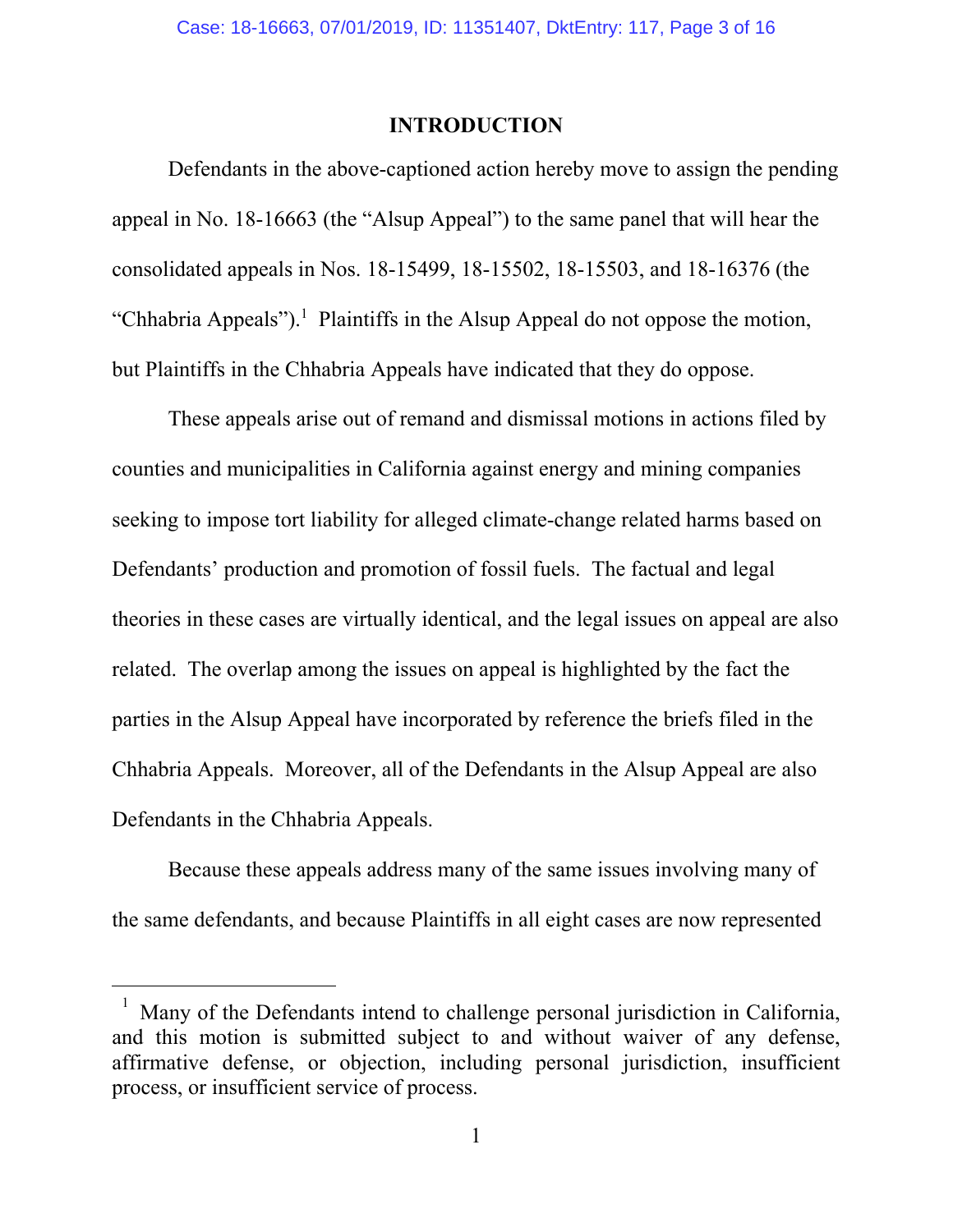#### Case: 18-16663, 07/01/2019, ID: 11351407, DktEntry: 117, Page 4 of 16

by the same private attorneys, assigning them to a single panel will promote judicial economy and serve the interest of justice. *United States v. Washington*, 573 F.2d 1121, 1123 (9th Cir. 1978).

#### **FACTUAL AND PROCEDURAL BACKGROUND**

**1.** Each of the underlying cases was brought by a city or county in California seeking redress for alleged global-warming related harms against Defendants based on their production, promotion, and sale of fossil fuels. Each action was originally filed in state court in California and removed by Defendants to federal court in the Northern District of California, asserting virtually identical grounds for removal as to each action. Six of these actions were assigned to Judge Chhabria. $^{2}$  Two were assigned to Judge Alsup.<sup>3</sup>

Plaintiffs moved to remand each action, again relying on almost identical arguments. Judge Chhabria and Judge Alsup reached divergent results on the remand motions. Judge Alsup, acting first, denied remand on February 27, 2018,

 $\overline{a}$ 

<sup>2</sup> *County of San Mateo v. Chevron Corp.*, et al., No. 3:17-cv-04929-VC; *City of Imperial Beach v. Chevron Corp.*, et al., No. 3:17-cv-04934-VC; *County of Marin v. Chevron Corp.*, et al., No. 3:17-cv-04935-VC; *County of Santa Cruz v. Chevron Corp.*, et al., No. 3:18-cv-00450-VC; *City of Santa Cruz v. Chevron Corp.*, et al., No. 3:18-cv-00458-VC; *City of Richmond v. Chevron Corp.*, et al., No. 3:18-cv-00732-VC (together the "Chhabria Actions").

<sup>3</sup> *City of Oakland v. BP P.L.C. et al.*, No. 3:17-cv-06011-WHA, and *City and County of San Francisco v. BP P.L.C. et al.*, No. 3:17-cv-06012-WHA (together, the "Alsup Actions").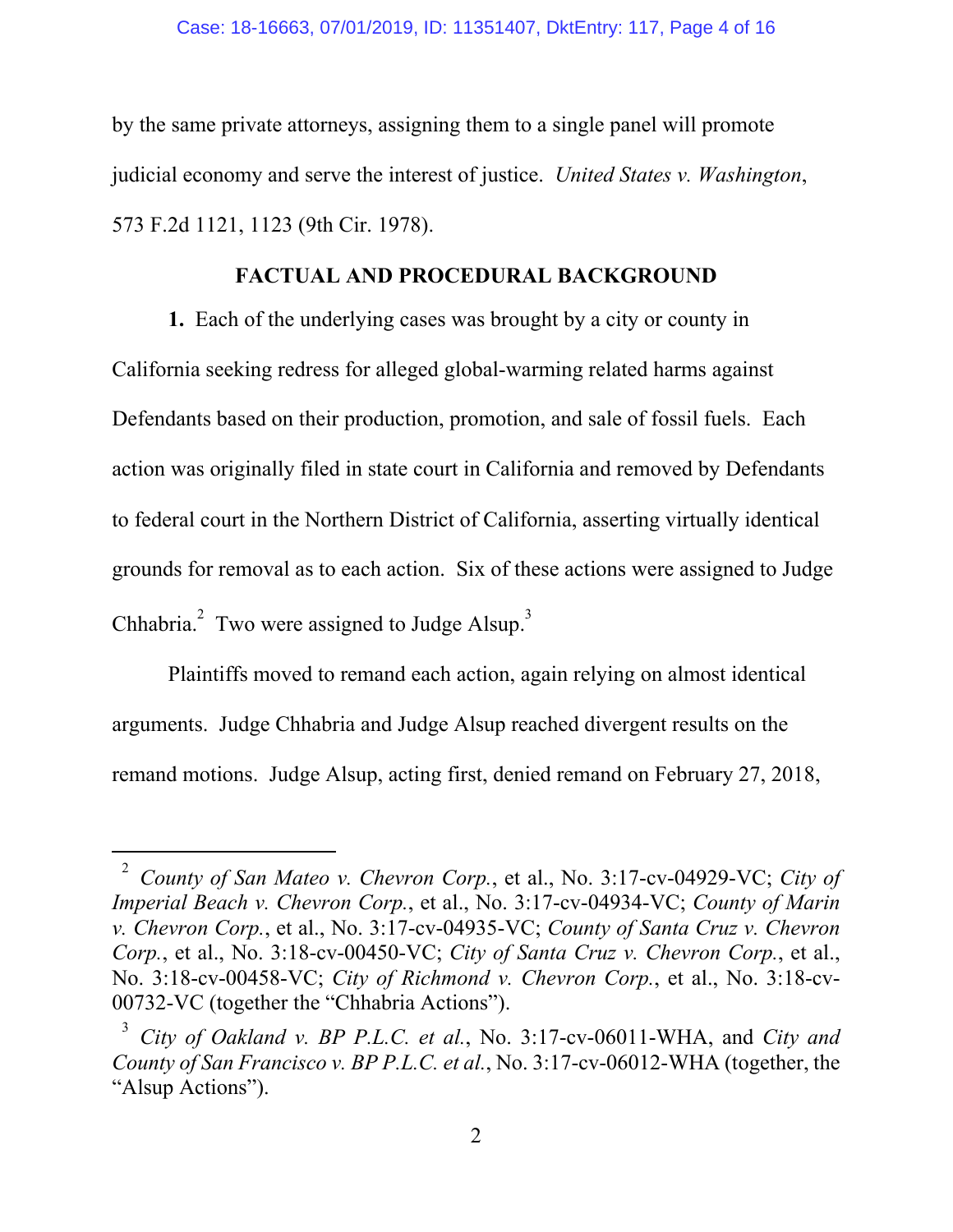#### Case: 18-16663, 07/01/2019, ID: 11351407, DktEntry: 117, Page 5 of 16

holding that "Plaintiffs' nuisance claims—which address the national and international geophysical phenomenon of global warming—are necessarily governed by federal common law." Exhibit A at 3. Because Plaintiffs' claims "depend on a global complex of geophysical cause and effect involving all nations of the planet (and the oceans and atmosphere)," and "necessarily involve[] the relationships between the United States and all other nations," Judge Alsup held that the claims must "be governed by as universal a rule of apportioning responsibility as is available." *Id.* at 8. He held that "[f]ederal jurisdiction is therefore proper." *Id*.

Less than one month later, Judge Chhabria reached the opposite conclusion and *granted* motions to remand filed by the counties of Marin and San Mateo, and the City of Imperial Beach. Exhibit B. Judge Chhabria expressly "disagree[d]" with Judge Alsup's decision and held that, because the otherwise applicable "federal common law is displaced by the Clean Air Act not only when plaintiffs seek injunctive relief to curb emissions but also when they seek damages for a defendant's contribution to global warming," "federal common law does *not*  govern their claims." *Id.* at 2.<sup>4</sup> On July 10, 2018, Judge Chhabria applied the same remand order to the cases brought by the County and City of Santa Cruz, and the

 $\overline{a}$ 

<sup>4</sup> Defendants appealed on March 26, 2018. See San Mateo, No. 17-cv-04929-VC, ECF No. 232. Those appeals were docketed as Nos. 18-15499, 18-15502, 18-15503.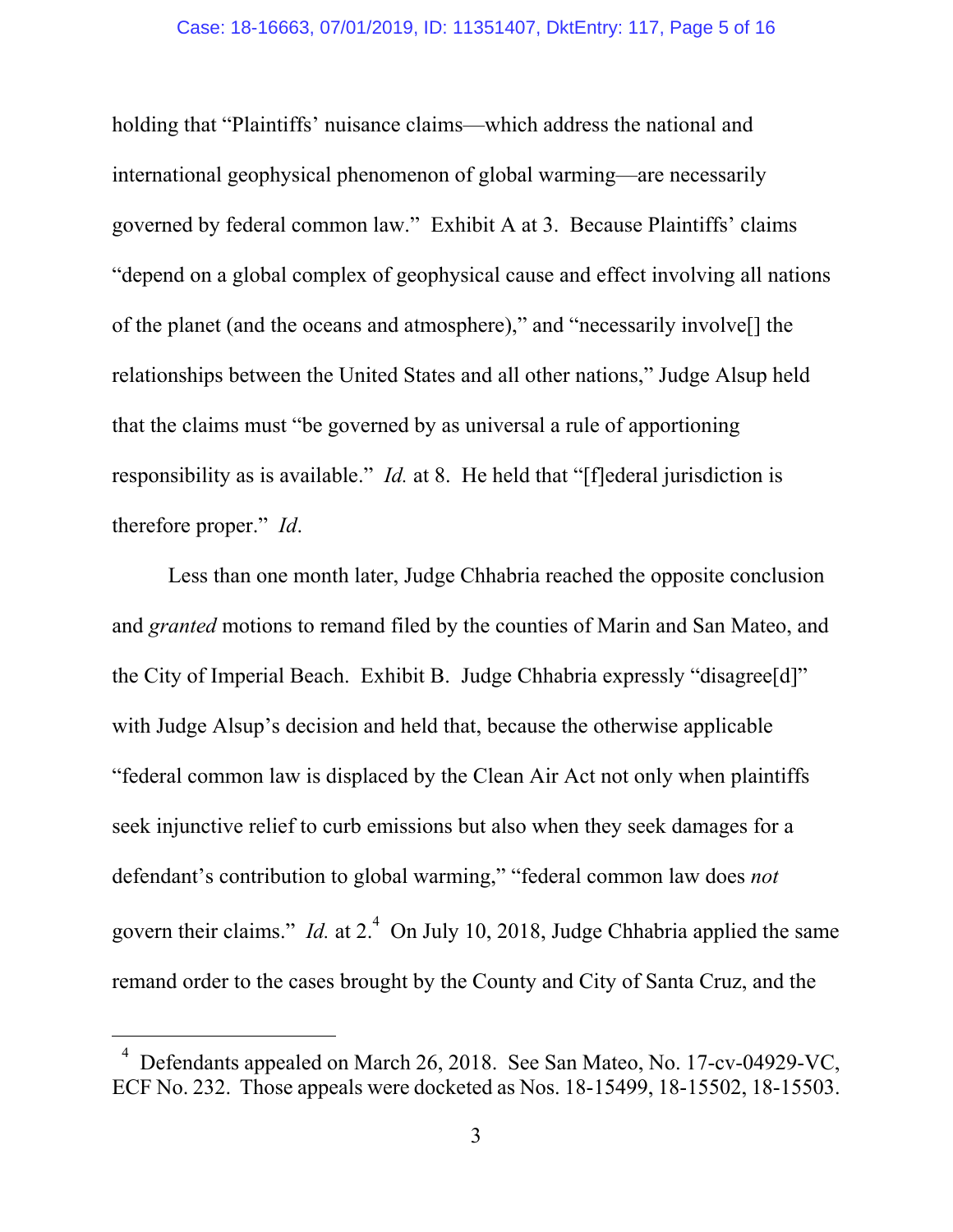City of Richmond. Exhibit C (granting remand "[f]or the reasons stated in th[e] Court's prior order").

Meanwhile, the parties briefed and argued motions to dismiss for failure to state a claim and for lack of personal jurisdiction in the Alsup Actions. On June 25, 2018, Judge Alsup dismissed plaintiffs' complaints for failure to state a claim. *See, e.g.*, *City of Oakland v. BP p.l.c. et al.*, 325 F. Supp. 3d 1017 (N.D. Cal. 2018). On July 27, 2018, Judge Alsup also dismissed for lack of personal jurisdiction as to certain defendants. *City of Oakland v. BP p.l.c.*, No. 3:17-cv-06011, ECF No. 287 at 5, 2018 WL 3609055.

**2.** Defendants appealed Judge Chhabria's remand orders, and on August 20, 2018, this Court consolidated the Chhabria Appeals: Nos. 18-15499, 18-15502, 18-15503, 18-16376. Defendants filed their Opening Brief in the consolidated appeals on November 21, 2018. Defendants argued, *inter alia*, that Plaintiffs global warming claims are removable because they arise under federal common law. *See* No. 18-16376, ECF No. 27 at 29–38. Defendants also argued that the claims are removable regardless of the scope of displacement because displacement of federal common law does not eliminate federal jurisdiction over federal common law claims. *Id.* at 38–43. Defendants also contended that the claims were properly removed on the other grounds included in their notices of removal. *Id.* at 45–71.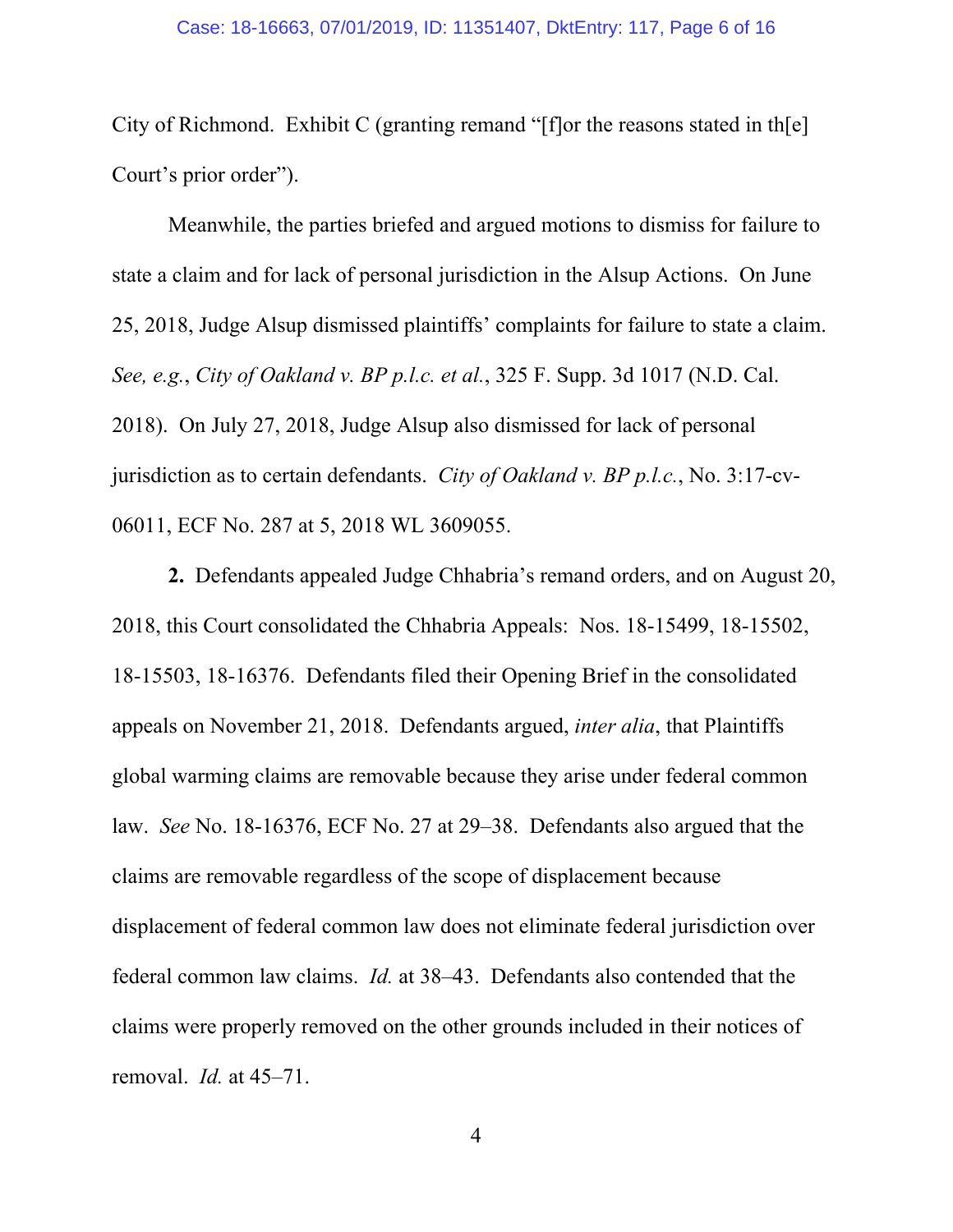Plaintiffs and Defendants both identified the San Francisco and Oakland actions as "related cases." *See* No. 18-16376, ECF No. 27 at 83, ECF No. 38 at 64 (stating that Plaintiffs in the Chhabria appeals are "unaware of any related cases currently pending in this court *other than the case(s) identified in the initial briefs by [Defendants]*") (emphasis added). Briefing was completed on March 14, 2019. *See* No. 18-16376, ECF No. 38; No. 18-16376, ECF No. 76. On June 11, 2019, this Court issued a notice that the Chhabria Appeals were being considered for an upcoming oral argument calendar in San Francisco and asked counsel for any conflicts with the October, November, or December sitting dates.

**3.** Meanwhile, San Francisco and Oakland appealed Judge Alsup's orders (1) denying remand, (2) dismissing for failure to state a claim, and (3) dismissing certain Defendants for lack of personal jurisdiction, and those appeals were docketed as No. 18-16663. Plaintiffs requested a 77-day extension to file their Opening Brief. Because Defendants intended to seek coordination of the various appeals and assignment to the same panel, they were concerned that such a lengthy extension would put the Alsup Appeal far behind the Chhabria Appeals despite the similar timing of the district court dispositions on appeal. Accordingly, Defendants sought the Plaintiffs' consent at that time to coordination of the two sets of appeals and Plaintiffs agreed. Defendants then consented to Plaintiffs' extension request. *See* ECF No. 24.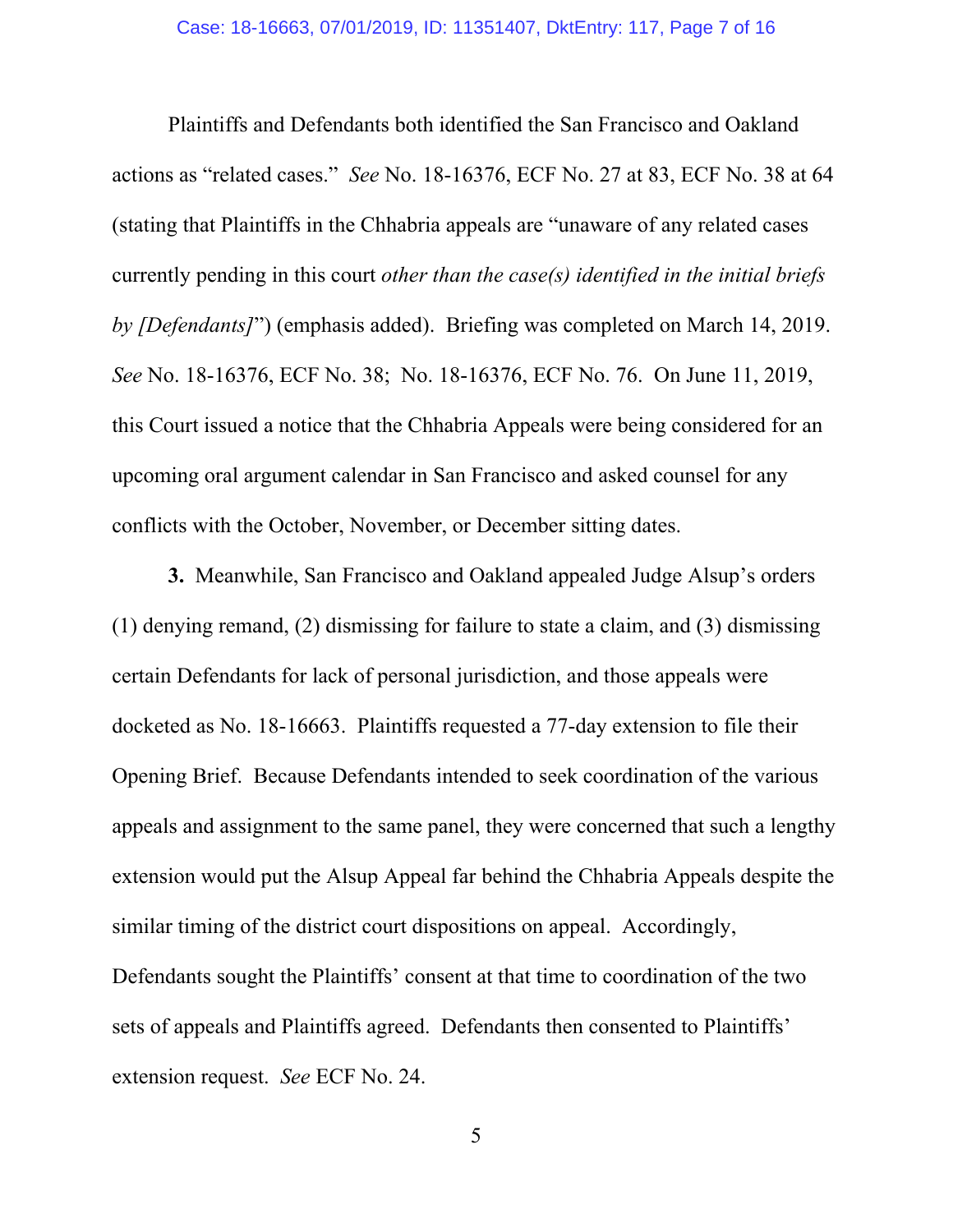Plaintiffs filed their Opening Brief on March 13, 2019. No. 18-16663, ECF No. 30. Plaintiffs argue, inter alia, that Judge Alsup erred in denying their motion to remand because their claims do not arise under federal common law. *Id.* at 9– 18. Addressing Defendants' other grounds for removal, Plaintiffs argue that, "for the reasons stated by the Plaintiffs-Appellants [sic] in [the Chhabria Appeals] which arguments the People hereby incorporate by reference—none of those additional grounds permits the exercise of federal subject matter jurisdiction either." *Id.* at 18–19. Plaintiffs also contend that Judge Alsup erred by dismissing their claims under Rule 12(b)(6), and that he erred by dismissing the claims against the four out-of-state Defendants for lack of personal jurisdiction.

Defendants filed their Answering Brief on May 10, 2019. No. 18-16663, ECF No. 78. Defendants also incorporated by reference the arguments made by the Defendants in the Chhabria Appeals. No. 18-16663, ECF No. 78 at 36 n.11. Plaintiffs filed their reply brief on July 1, 2019.

Plaintiffs and Defendants in the Alsup Appeal identified the Chhabria Appeals in their Statements of Related Cases. No. 18-16663, ECF No. 30 at 77, ECF No. 78 at 62.

**4.** Although Plaintiffs in the actions before Judge Chhabria and Judge Alsup were represented by separate counsel during all trial court proceedings, all

6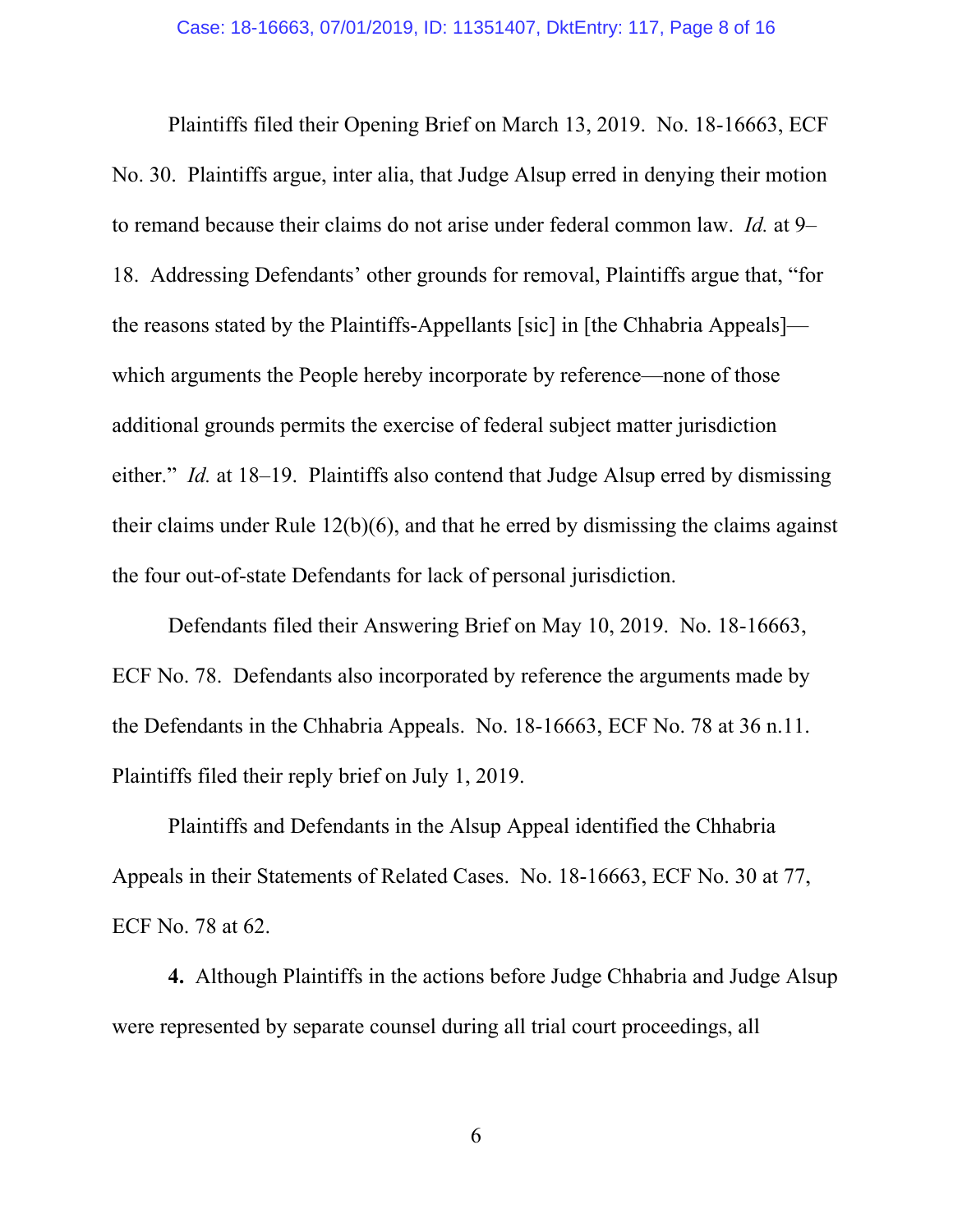Plaintiffs are now represented by the same counsel, Sher Edling. *See* No. 18- 16663, ECF No. 23-1; see id., ECF No. 23-2 ¶ 6.

## **ARGUMENT**

The Court has discretion to calendar together cases raising the "same issues" so that they "may be heard at the same time." Ninth Cir. Gen. Order 3.3(c). Assigning these appeals to the same panel would promote judicial economy and serve the interests of justice for several reasons. First, as set forth above, the cases involve many of the same claims, factual allegations, events, and legal theories. Second, they involve an overlapping group of defendants. BP, Chevron, ConocoPhillips, Exxon Mobil, and Royal Dutch Shell—the only Defendants in the Alsup Appeal—are also Defendants in the Chhabria Appeals. Third, several of the issues presented in the Chhabria Appeals—including whether global warming claims are governed by federal common law, whether such federal common law claims are displaced by the Clean Air Act, whether displacement affects jurisdiction, and whether global warming claims are removable on any other ground—have also been raised by Plaintiffs in the Alsup Appeal. Indeed, both Plaintiffs and Defendants in the Alsup Appeal incorporated by reference the briefs filed in the Chhabria Appeals. And Plaintiffs in all eight appeals are now represented by the same counsel. Finally, because the briefing in the Alsup Appeal

7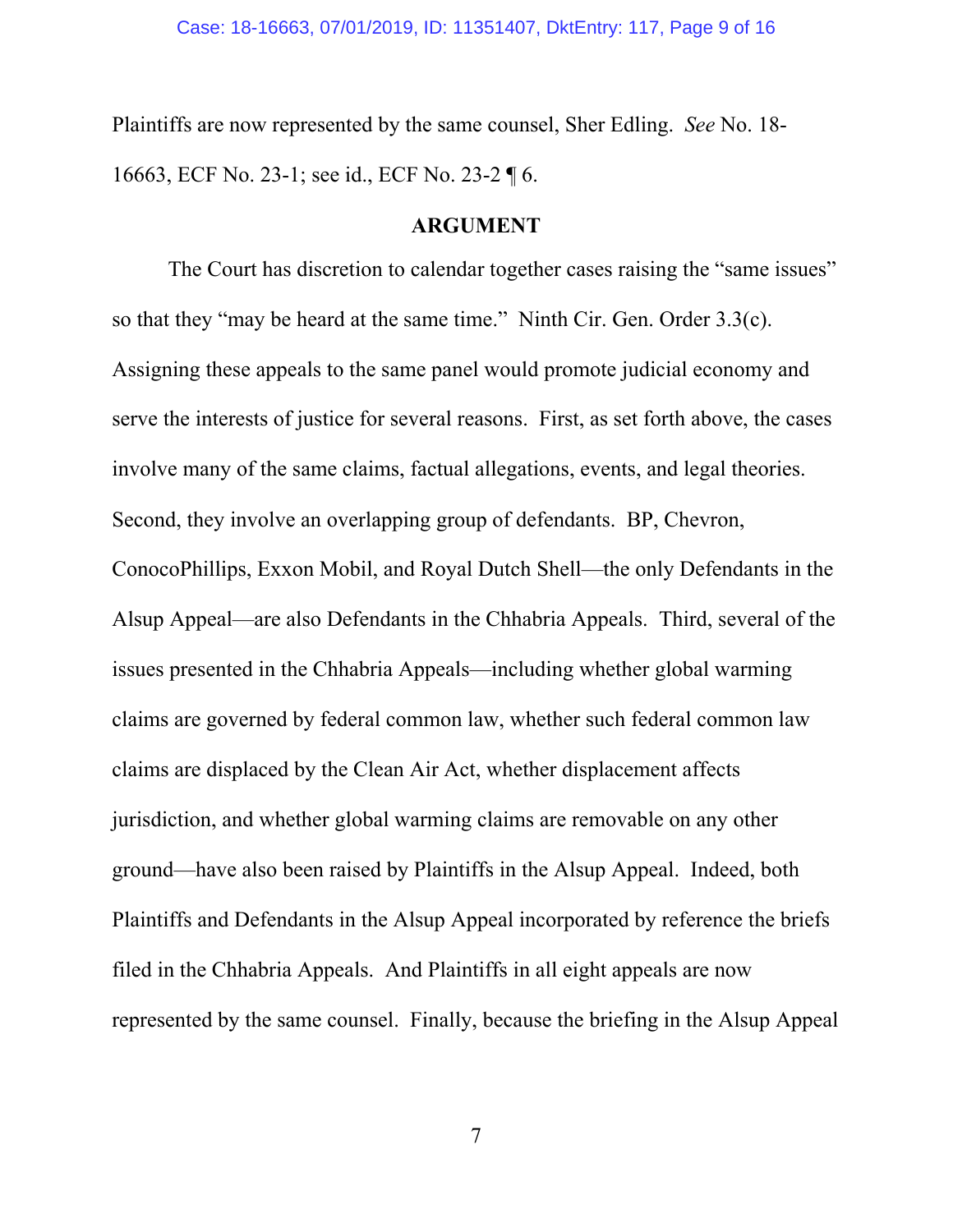is now complete, the argument could be set alongside the Chhabria Appeals later this year without prejudicing the Plaintiffs in the Chhabria Appeals.<sup>5</sup>

In short, assigning these appeals to the same panel would promote judicial efficiency and advance the interests of justice. *See Washington*, 573 F.2d at 1123.

## **CONCLUSION**

For the reasons articulated above, Defendants respectfully request that this Court assign the Appeal in No. 18-16663 to the same panel that will hear the appeals in Nos. 18-15499, 18-15502, 18-15503, and 18-16376.

Dated: July 1, 2019

 $\overline{a}$ 

Respectfully submitted,

<sup>5</sup> Alternatively, the appeals could both be scheduled for argument before the same panel in early 2020.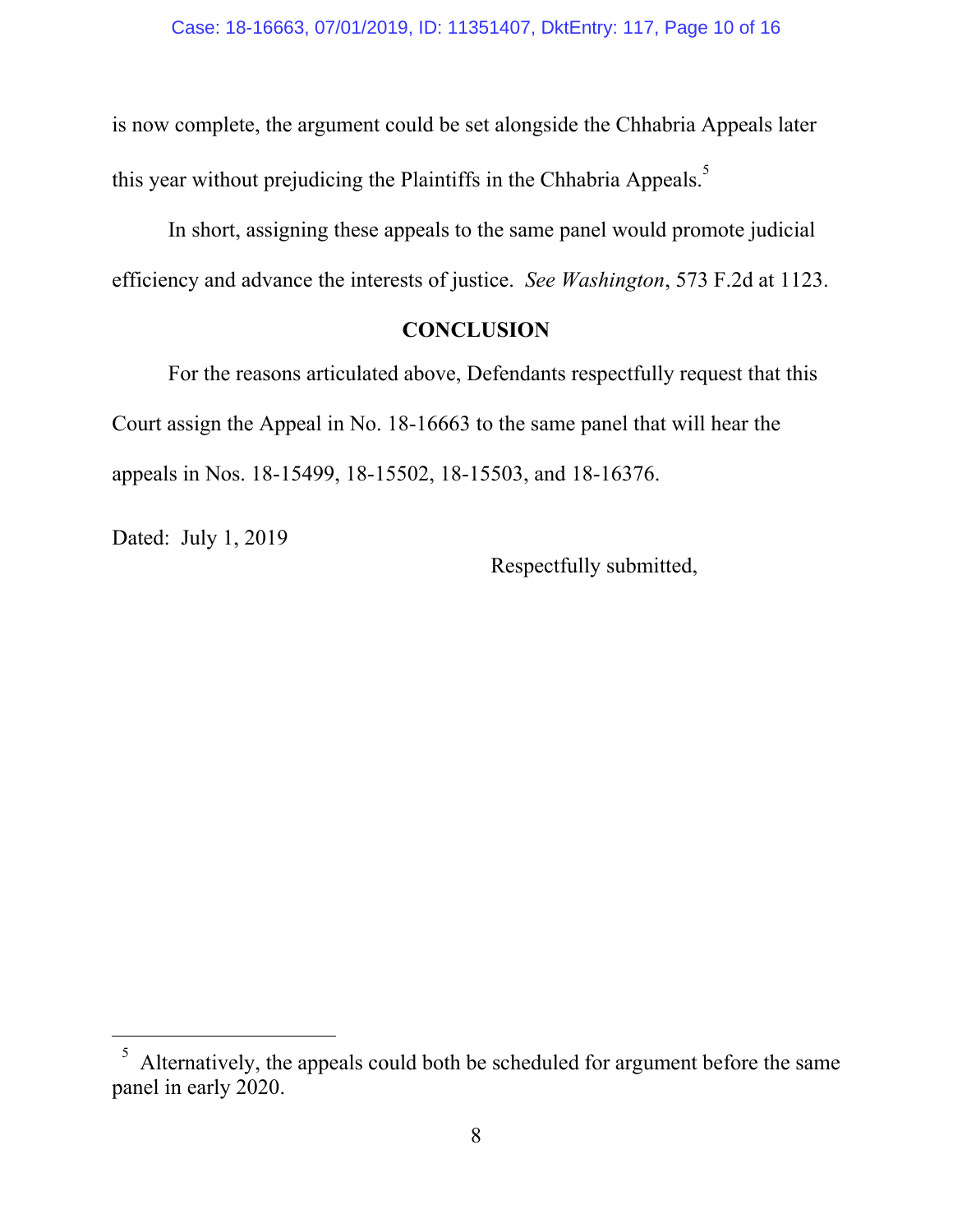#### By: */s/ Jonathan W. Hughes*

Jonathan W. Hughes ARNOLD & PORTER KAYE SCHOLER LLP Three Embarcadero Center, 10th Floor San Francisco, California 94111-4024 Telephone: (415) 471-3100 Facsimile: (415) 471-3400 E-mail: jonathan.hughes@apks.com

Matthew T. Heartney John D. Lombardo ARNOLD & PORTER KAYE SCHOLER LLP 777 South Figueroa Street, 44th Floor Los Angeles, California 90017-5844 Telephone: (213) 243-4000 Facsimile: (213) 243-4199 E-mail: matthew.heartney@apks.com E-mail: john.lombardo@apks.com

Philip H. Curtis Nancy Milburn ARNOLD & PORTER KAYE SCHOLER LLP 250 West 55th Street New York, NY 10019-9710 Telephone: (212) 836-8383 Facsimile: (212) 715-1399 E-mail: philip.curtis@apks.com E-mail: nancy.milburn@apks.com

*Attorneys for Defendant BP P.L.C.* 

#### By: \*\**/s/ Theodore J. Boutrous, Jr.*

Theodore J. Boutrous, Jr. Andrea E. Neuman William E. Thomson Joshua S. Lipshutz GIBSON, DUNN & CRUTCHER LLP 333 South Grand Avenue Los Angeles, CA 90071 Telephone: (213) 229-7000 Facsimile: (213) 229-7520 E-mail: tboutrous@gibsondunn.com E-mail: aneuman@gibsondunn.com E-mail: wthomson@gibsondunn.com E-mail: jlipshutz@gibsondunn.com

Herbert J. Stern Joel M. Silverstein STERN & KILCULLEN, LLC 325 Columbia Turnpike, Suite 110 Florham Park, NJ 07932-0992 Telephone: (973) 535-1900 Facsimile: (973) 535-9664 E-mail: hstern@sgklaw.com E-mail: jsilverstein@sgklaw.com

Neal S. Manne Johnny W. Carter Erica Harris Steven Shepard SUSMAN GODFREY LLP 1000 Louisiana, Suite 5100 Houston, TX 77002 Telephone: (713) 651-9366 Facsimile: (713) 654-6666 E-mail: nmanne@susmangodfrey.com E-mail:  $jcarter@susmangodfrey.com$ E-mail: eharris@susmangodfrey.com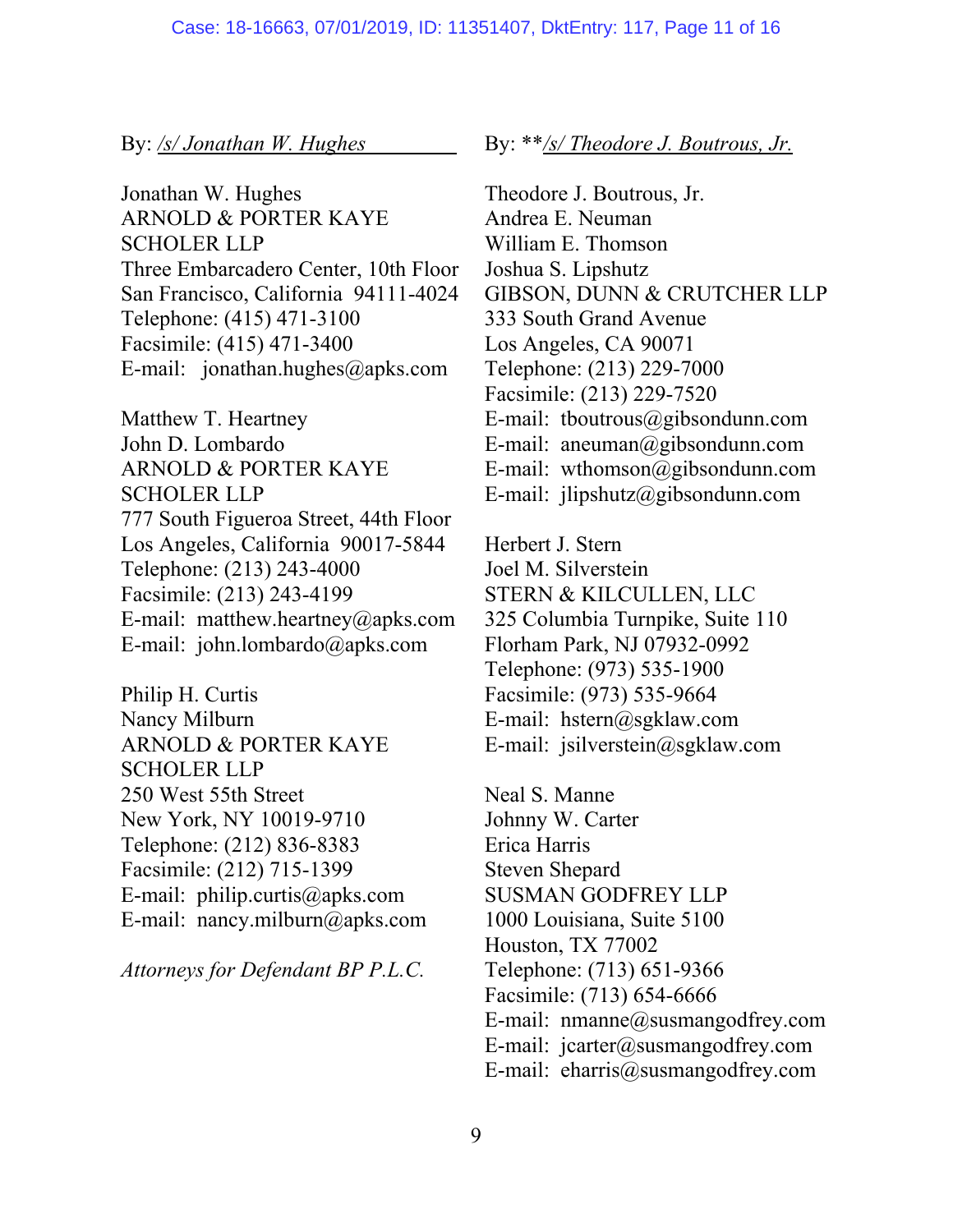E-mail: shepard@susmangodfrey.com

*Attorneys for Defendant CHEVRON CORP.* 

*\*\** Pursuant to Ninth Circuit L.R. 25- 5(e), counsel attests that all other parties on whose behalf the filing is submitted concur in the filing's contents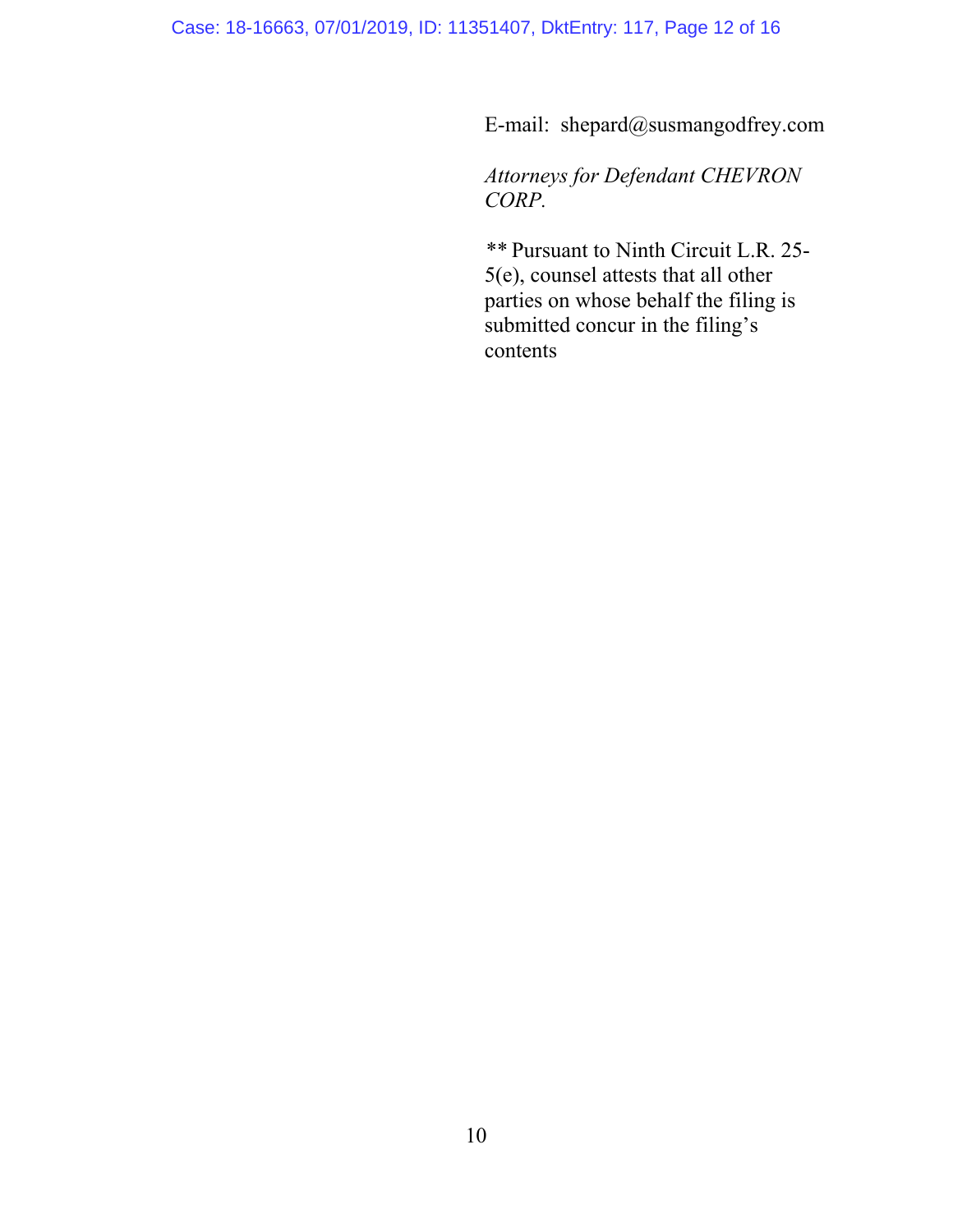By: */s/ Sean C. Grimsley*

Sean C. Grimsley Jameson R. Jones BARTLIT BECK LLP 1801 Wewatta St., Suite 1200 Denver, Colorado 80202 Telephone: 303-592-3123 Facsimile: 303-592-3140 Email: sean.grimsley@bartlitbeck.com Email: jameson.jones@bartlitbeck.com

Megan R. Nishikawa Nicholas A. Miller-Stratton KING & SPALDING LLP 101 Second Street, Suite 2300 San Francisco, California 94105 Telephone: (415) 318-1200 Facsimile: (415) 318-1300 Email: mnishikawa@kslaw.com Email: nstratton@kslaw.com

Tracie J. Renfroe Carol M. Wood KING & SPALDING LLP 1100 Louisiana Street, Suite 4000 Houston, Texas 77002 Telephone: (713) 751-3200 Facsimile: (713) 751-3290 Email: trenfroe@kslaw.com Email: cwood@kslaw.com

*Attorneys for Defendant CONOCOPHILLIPS* 

By: */s/ Dawn Sestito*

M. Randall Oppenheimer Dawn Sestito O'MELVENY & MYERS LLP 400 South Hope Street Los Angeles, California 90071-2899 Telephone: (213) 430-6000 Facsimile: (213) 430-6407 E-Mail: roppenheimer@omm.com E-Mail: dsestito@omm.com

Theodore V. Wells, Jr. Daniel J. Toal Jaren E. Janghorbani PAUL, WEISS, RIFKIND, WHARTON & GARRISON LLP 1285 Avenue of the Americas New York, New York 10019-6064 Telephone: (212) 373-3000 Facsimile: (212) 757-3990 E-Mail: twells@paulweiss.com E-Mail: dtoal@paulweiss.com E-Mail: jjanghorbani@paulweiss.com

Kannon K. Shanmugam PAUL, WEISS, RIFKIND, WHARTON & GARRISON LLP 2001 K Street NW Washington, DC 20006-1047 Telephone: (202) 223-7325 E-Mail: kshanmugam@paulweiss.com

*Attorneys for Defendant EXXON MOBIL CORPORATION*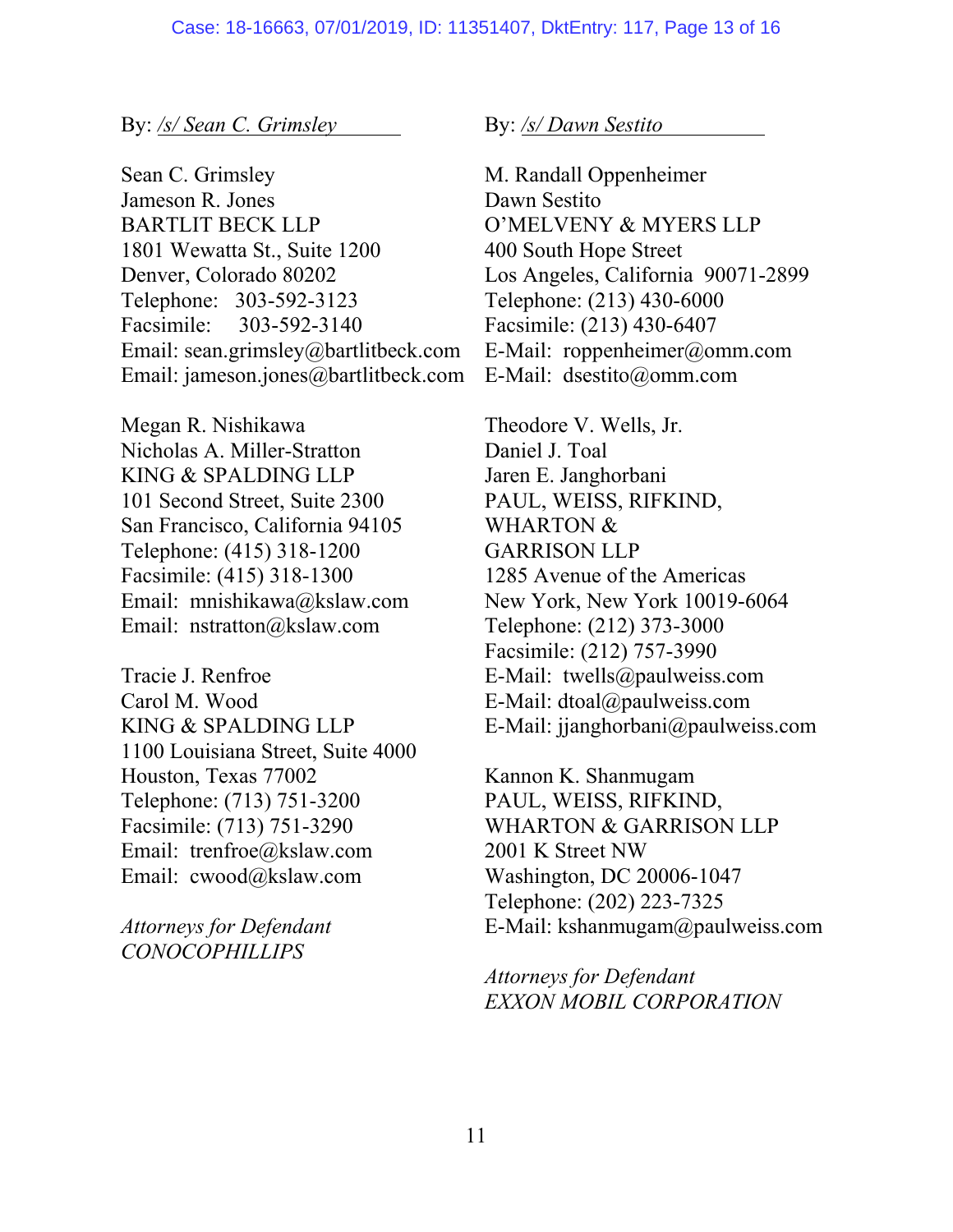## By: */s/ Daniel B. Levin*

Daniel B. Levin MUNGER, TOLLES & OLSON LLP 350 South Grand Avenue Fiftieth Floor Los Angeles, California 90071-3426 Telephone: (213) 683-9100 Facsimile: (213) 687-3702 E-mail: daniel.levin@mto.com

Jerome C. Roth Elizabeth A. Kim MUNGER, TOLLES & OLSON LLP 560 Mission Street Twenty-Seventh Floor San Francisco, California 94105-2907 Telephone: (415) 512-4000 Facsimile: (415) 512-4077 E-mail: jerome.roth@mto.com E-mail: elizabeth.kim@mto.com

David C. Frederick Brendan J. Crimmins KELLOGG, HANSEN, TODD, FIGEL & FREDERICK, P.L.L.C. 1615 M Street, N.W., Suite 400 Washington, D.C. 20036 Telephone: (202) 326-7900 Facsimile: (202) 326-7999 E-mail: frederick@kellogghansen.com E-mail: crimmins@kellogghansen.com

*Attorneys for Defendant ROYAL DUTCH SHELL PLC*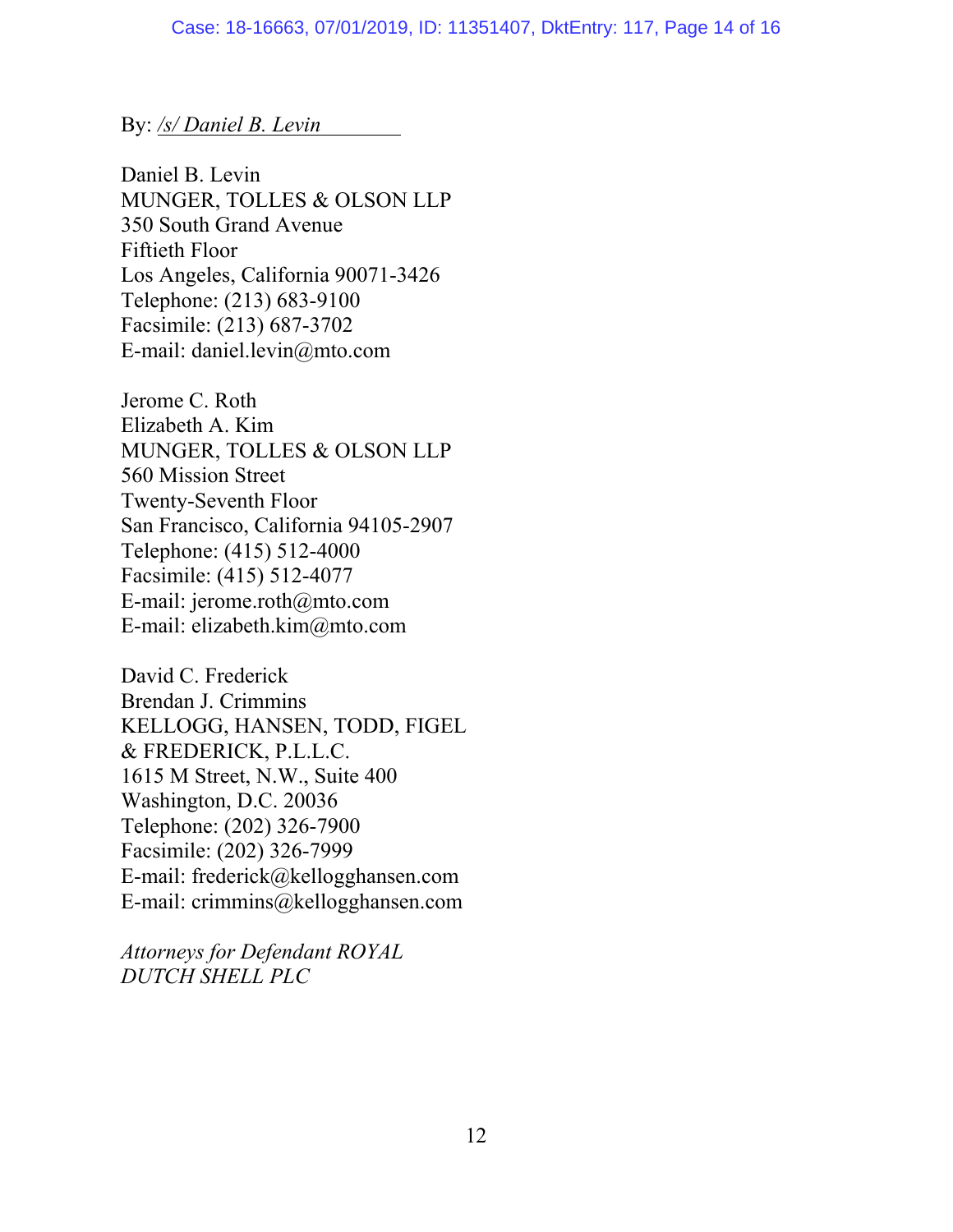## **CERTIFICATE OF COMPLIANCE**

I certify that:

This motion complies with the type-volume limitation of Circuit Rules 27- 1(1)(d) and 32-3(2) because the motion contains 1,719 words, excluding the parts of the brief exempted by Fed. R. App. P. 27(a)(2)(B) and 32(f).

This motion complies with the typeface requirements of Fed. R. App. P.  $32(a)(5)$  and the type style requirements of Fed. R. App. P.  $32(a)(6)$  because this brief has been prepared in a proportionately spaced typeface using Microsoft Word 2016, Times New Roman 14-point font.

> /s/ *Theodore J. Boutrous, Jr.* Theodore J. Boutrous, Jr.